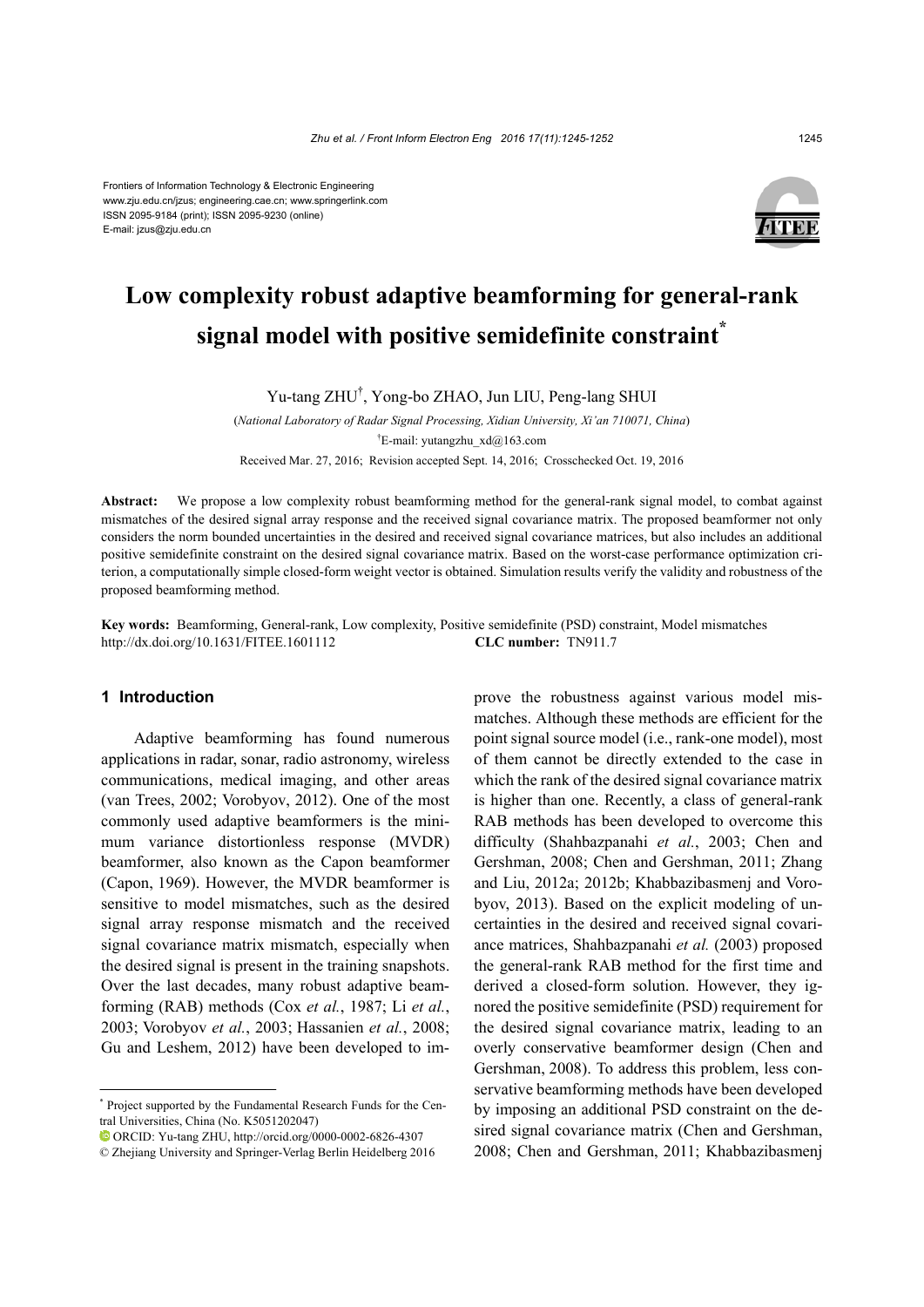and Vorobyov, 2013). The beamforming method in Khabbazibasmenj and Vorobyov (2013) is proven to be able to find the globally optimal solution, provided that the mismatch of the desired signal covariance matrix is sufficiently small. Although the beamforming methods in Chen and Gershman (2008), Chen and Gershman (2011), and Khabbazibasmenj and Vorobyov (2013) outperform the one in Shahbazpanahi *et al.* (2003), they all suffer from high computational complexity since iterative semidefinite programming (SDP) algorithms have to be employed to solve these beamforming problems.

In this paper, the RAB problem is considered for the general-rank signal model. A low complexity RAB method is proposed to improve the beamformer's robustness. The proposed RAB method considers the PSD constraint on the desired signal covariance matrix, which is constructed by a product of a matrix and its conjugate transpose so that the PSD constraint can be met indirectly. Based on the explicit models, a simple closed-form expression for the beamforming weight vector is obtained by using the worst-case performance optimization criterion. Simulation results show that the proposed RAB method can achieve superior performance compared with state-of-the-art counterparts at a low computational cost.

### **2 Signal model**

The narrowband signal received by an array consisting of *M* sensors at time instant *k* can be written as

$$
\mathbf{x}(k) = \mathbf{s}(k) + \mathbf{i}(k) + \mathbf{n}(k),\tag{1}
$$

where  $s(k)$ ,  $\dot{i}(k)$ , and  $n(k)$  are the statistically independent *M*×1 vectors of the desired signal, interference, and noise, respectively. The beamformer output is given by

$$
y(k) = \boldsymbol{w}^{\mathrm{H}} \boldsymbol{x}(k), \tag{2}
$$

where  $w=[w_1, w_2, ..., w_M]^T$  is a complex weight vector, and  $(\cdot)^T$  and  $(\cdot)^H$  denote the transpose and complex conjugate transpose, respectively. The output signalto-interference-plus-noise ratio (SINR) of the beamformer is defined as

$$
\text{SINR} = \frac{\boldsymbol{w}^{\text{H}} \boldsymbol{R}_{s} \boldsymbol{w}}{\boldsymbol{w}^{\text{H}} \boldsymbol{R}_{i+n} \boldsymbol{w}},\tag{3}
$$

where  $\mathbf{R}_s = E\{s(k)s^H(k)\}\$  and  $\mathbf{R}_{i+n} = E\{[\mathbf{i}(k)+\mathbf{n}(k)][\mathbf{i}(k)+\mathbf{n}(k)]\}$  $n(k)$ <sup>H</sup>} are the desired signal covariance matrix and interference-plus-noise covariance matrices, respectively, and *E*{·} denotes the statistical expectation. Note that the desired signal matrix can be of arbitrary rank, i.e.,

$$
1 \le \text{rank}\{\mathbf{R}_s\} \le M,\tag{4}
$$

where rank $\{\cdot\}$  represents the rank operator. In the particular case of point signal source, the rank of matrix  $\mathbf{R}_s$  is one. However, in many practical situations, the rank of matrix  $\mathbf{R}_s$  is always higher than one, for example, in the scenarios with incoherently scattered signal sources or signals with fluctuating waveforms (Shahbazpanahi *et al.*, 2003).

#### **3 Problem formulation**

The problem of maximizing formula (3), known as MVDR beamforming, is mathematically equivalent to

$$
\min_{\mathbf{w}} \mathbf{w}^{\mathrm{H}} \mathbf{R}_{x} \mathbf{w} \quad \text{s.t.} \quad \mathbf{w}^{\mathrm{H}} \mathbf{R}_{s} \mathbf{w} = 1, \tag{5}
$$

where  $\mathbf{R}_x = E\{x(k)x^H(k)\}\$ is the received signal covariance matrix. If  $\mathbf{R}_s$  and  $\mathbf{R}_x$  are known exactly, the optimal solution can be found as (Shahbazpanahi *et al.*, 2003)

$$
\mathbf{w}_{\rm opt} = P\{\mathbf{R}_x^{-1}\mathbf{R}_s\},\tag{6}
$$

which is the MVDR beamformer for the general-rank signal model. Herein,  $P\{\cdot\}$  denotes the principal eigenvector of a matrix.

In practice, the true values of  $\mathbf{R}_s$  and  $\mathbf{R}_x$  are unavailable, and they are often replaced by their estimates. So,  $\mathbf{R}_s$  and  $\mathbf{R}_x$  can be modeled as  $\mathbf{R}_s = \hat{\mathbf{R}}_s + \mathbf{A}_1$ and  $\mathbf{R}_x = \hat{\mathbf{R}}_x + \mathbf{\Lambda}_2$ , respectively, where  $\hat{\mathbf{R}}_s$  $\vec{R}_{s}$  and  $\vec{R}_{s}$  $\frac{1}{2}$  $\mathbf{R}_{r}$  are the estimates of  $\mathbf{R}_s$  and  $\mathbf{R}_x$ , respectively, and  $\mathbf{\Lambda}_1$  (or  $\mathbf{\Lambda}_2$ ) is the corresponding estimation uncertainty. It is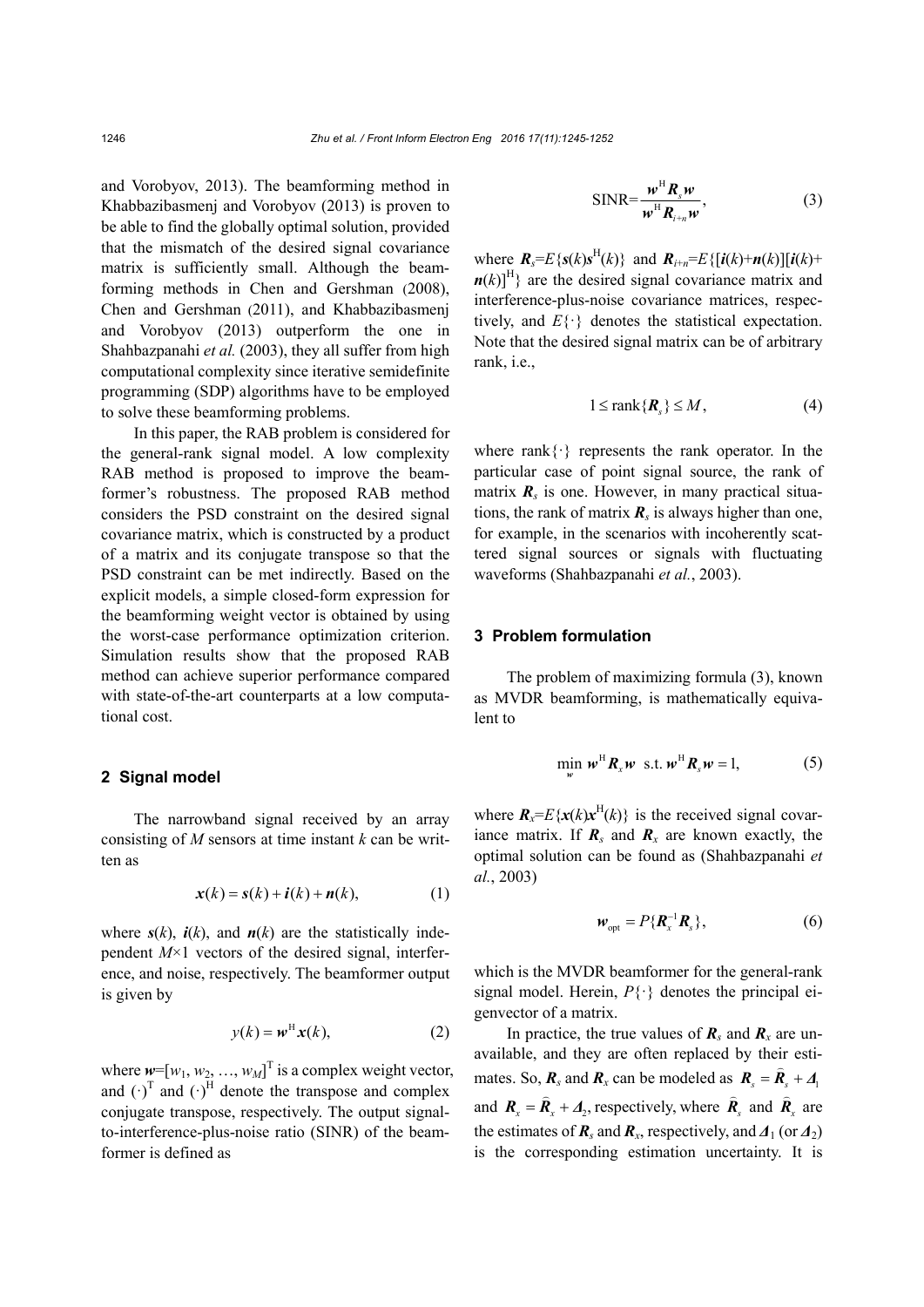known that these uncertainties will lead to a significant loss in the performance of the MVDR beamformer (Shahbazpanahi *et al.*, 2003). To alleviate the performance degradation, Shahbazpanahi *et al.* (2003) introduced the explicit models of uncertainty, i.e., ||*Δ*1||≤*ε* and ||*Δ*2||≤*γ*, where ||·|| denotes the Fresenius norm, and *ε* and *γ* are the uncertainty bounds on *Δ*<sup>1</sup> and *Δ*2, respectively. Consequently, problem (5) is transformed into (Shahbazpanahi *et al.*, 2003)

$$
\min_{\mathbf{w}} \max_{\|\mathbf{A}_2\| \leq \gamma} \mathbf{w}^{\mathrm{H}} (\hat{\mathbf{R}}_x + \mathbf{\Lambda}_2) \mathbf{w}
$$
\n
$$
\text{s.t. } \min_{\|\mathbf{A}\| \leq \varepsilon} \mathbf{w}^{\mathrm{H}} (\hat{\mathbf{R}}_s + \mathbf{\Lambda}_1) \mathbf{w} \geq 1. \tag{7}
$$

Using the worst-case performance optimization criterion, the solution can be derived by

$$
\mathbf{w} = P\{ (\hat{\mathbf{R}}_x + \gamma \mathbf{I})^{-1} (\hat{\mathbf{R}}_s - \varepsilon \mathbf{I}) \},\tag{8}
$$

where  $\boldsymbol{I}$  is the identity matrix.

Obviously,  $\mathbf{R}_s = \hat{\mathbf{R}}_s + \mathbf{A}_1$  is PSD, since it is a covariance matrix. However, the PSD requirement for  $\hat{E}$ matrix  $\mathbf{R}_s + \mathbf{\Lambda}_1$  is not considered in the RAB problem (7), which may easily cause the worst-case desired signal matrix  $\hat{\mathbf{R}}_s - \varepsilon \mathbf{I}$  to be indefinite or negative definite (Chen and Gershman, 2008). Note that the worst-case sample covariance matrix  $\hat{R}_x + \gamma I$  is always positive definite. If constraint  $\hat{\mathbf{R}}_s + \mathbf{\Lambda}_1 \succeq 0$  is added in problem (7) to ensure matrix  $\mathbf{R}_s + \mathbf{\Lambda}$ .<br>=  $\vec{R}_{\text{e}} + \vec{\Delta}_{\text{l}}$  being PSD, the optimization problem will be hard to solve. In Chen and Gershman (2008), the PSD constraint  $\hat{\textbf{R}}_s + \textbf{A}_l \succeq 0$  was achieved by first factorizing  $\hat{\textbf{R}}_s$  into  $\hat{\textbf{R}}_s = \textbf{Q}^H \textbf{Q}$ , and then constructing matrix  $\hat{\textbf{R}}_s + \textbf{A}_1$  $\overline{a}$  $\ddot{\bm{R}}_{\rm s} + \bm{\Delta}$ such that  $\hat{\mathbf{R}}_s + \mathbf{\Lambda}_1 = (\mathbf{Q} + \mathbf{\Lambda})^H (\mathbf{Q} + \mathbf{\Lambda})$ , where  $\mathbf{\Lambda}$  is a norm bounded mismatch uncertainty in the squareroot matrix *Q* with ||*Δ*||≤*η*. Accordingly, the RAB problem for the general-rank signal model becomes

$$
\min_{\mathbf{w}} \max_{\|\mathbf{A}\| \leq \gamma} \mathbf{w}^{\mathrm{H}} (\hat{\mathbf{R}}_{x} + \mathbf{\Lambda}_{2}) \mathbf{w}
$$
\ns.t. 
$$
\min_{\|\mathbf{A}\| \leq \gamma} \mathbf{w}^{\mathrm{H}} (\mathbf{Q} + \mathbf{\Lambda})^{\mathrm{H}} (\mathbf{Q} + \mathbf{\Lambda}) \mathbf{w} \geq 1.
$$
\n(9)

In problem (9), the maximum of the quadratic term  $w^H$   $(\hat{R}_x + \hat{A}_2)w$  in the objective function with respect to  $\Delta_2$  can be easily derived as  $w^H$  $(\hat{R}_x + \gamma I)w$ by using the Lagrange multiplier. After some algebraic simplifications, the minimum of the quadratic term  $w^H(Q+A)^H(Q+A)w$  in the constraint with respect to  $\Delta$  can be obtained as  $(||Qw|| - \eta ||w||)^2$  with the condition of  $||Qw|| > \eta ||w||$ . For a detailed derivation, see Appendix I-A in Khabbazibasmenj and Vorobyov (2013). Thus, the constraint in problem (9) can be equivalently replaced by ||*Qw*||−*η*||*w*||≥1. Based on the results described above, problem (9) is equivalent to

$$
\min_{\mathbf{w}} \quad \mathbf{w}^{\mathrm{H}}(\hat{\mathbf{R}}_{x} + \gamma \mathbf{I})\mathbf{w}
$$
\n
$$
\text{s.t.} \quad \|\mathbf{Q}\mathbf{w}\| - \eta \|\mathbf{w}\| \ge 1. \tag{10}
$$

It is obvious that this optimization problem is nonconvex because of the non-convex constraint. Many iterative SDP algorithms have been developed to solve problem (10) (Chen and Gershman, 2008; Chen and Gershman, 2011; Khabbazibasmenj and Vorobyov, 2013). However, high computational cost makes the online and real-time processing difficult to achieve. A computationally efficient algorithm is required to solve problem (10).

#### **4 The proposed algorithm**

In this section, a low-complexity RAB approach is proposed for the general-rank signal model with the PSD constraint. Specifically, a closed-form solution to the considered beamforming problem is derived in the following.

It is obvious that problem (10) can be rewritten as

$$
\min_{\mathbf{w}} \quad \mathbf{w}^{\mathrm{H}}(\hat{\mathbf{R}}_{x} + \gamma \mathbf{I})\mathbf{w}
$$
\n
$$
\text{s.t.} \quad (\|\mathbf{Q}\mathbf{w}\| - \eta \|\mathbf{w}\|)^{2} \ge 1, \tag{11}
$$
\n
$$
\|\mathbf{Q}\mathbf{w}\| > \eta \|\mathbf{w}\|.
$$

To solve this non-convex problem, we temporarily drop constraint  $||Qw|| > \eta ||w||$ , and then problem (11) reduces to

$$
\min_{\mathbf{w}} \quad \mathbf{w}^{\mathrm{H}}(\hat{\mathbf{R}}_{x} + \gamma \mathbf{I})\mathbf{w}
$$
\n
$$
\text{s.t.} \quad (\|\mathbf{Q}\mathbf{w}\| - \eta \|\mathbf{w}\|)^{2} \ge 1. \tag{12}
$$

Applying the Cauchy-Schwarz inequality to the constraint in problem (12), we have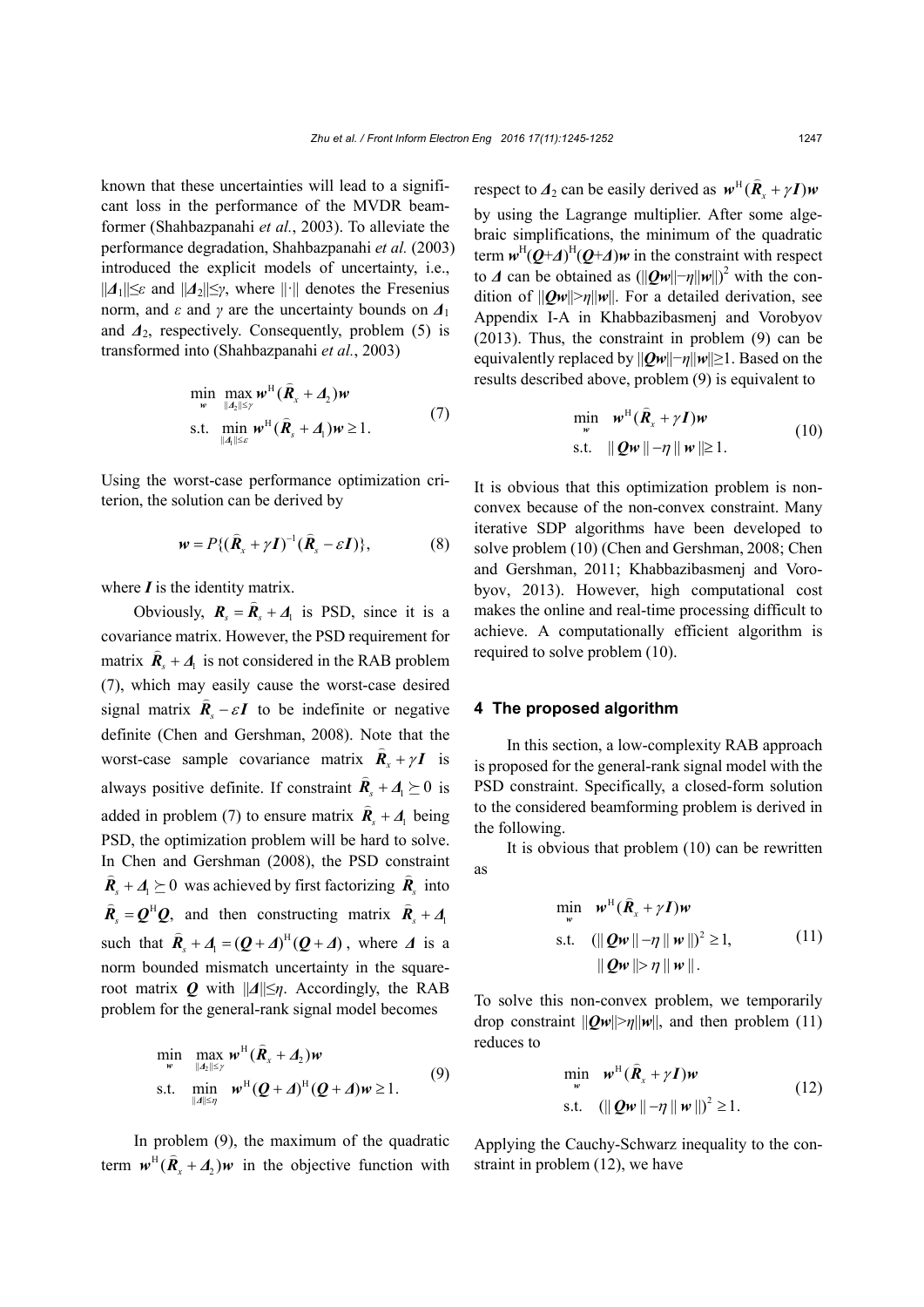$$
(\|\mathbf{Q}\mathbf{w}\|-\eta\|\mathbf{w}\|)^2
$$
  
=  $\mathbf{w}^H \hat{\mathbf{R}}_s \mathbf{w} + \eta^2 \|\mathbf{w}\|^2 - 2\eta \|\mathbf{Q}\mathbf{w}\| \cdot \|\mathbf{w}\|$   
\ge  $\mathbf{w}^H \hat{\mathbf{R}}_s \mathbf{w} + \eta^2 \|\mathbf{w}\|^2 - 2\eta \|\mathbf{Q}\| \cdot \|\mathbf{w}\|^2$  (13)  
=  $\mathbf{w}^H \Big[\hat{\mathbf{R}}_s + \Big(\eta^2 - 2\eta \sqrt{\text{tr}(\hat{\mathbf{R}}_s)}\Big) \mathbf{I}\Big] \mathbf{w},$ 

where the property  $||\mathbf{Q}|| = \sqrt{\mathbf{Q}^H \mathbf{Q}}$  and the definition  $\hat{\textbf{R}}_{s} = \mathbf{Q}^{\text{H}} \mathbf{Q}$  are used, and tr(·) denotes the trace operator. Involving a worst-case problem approximation in the constraint, problem (12) can therefore be approximated as

$$
\min_{w} \quad w^{\mathrm{H}}(\hat{\mathbf{R}}_{x} + \gamma \mathbf{I})w
$$
\n
$$
\text{s.t.} \quad w^{\mathrm{H}}\left[\hat{\mathbf{R}}_{s} + (\eta^{2} - 2\eta\sqrt{\mathrm{tr}(\hat{\mathbf{R}}_{s})})\mathbf{I}\right]w \ge 1. \tag{14}
$$

Problem (14) is equivalent to problem (12) only when  $||Qw||=||w||$ . Otherwise, problem (14) will be an approximation of problem (12) by shrinking the feasible region, and thus it may not provide a globally optimal solution to problem (12). In problem (14), the inequality constraint is satisfied by equality if the optimal solution is achieved, which can be proved by contradiction (see Appendix A). Thus, problem (14) can be further recast as

$$
\min_{w} w^{\text{H}} (\hat{\mathbf{R}}_{x} + \gamma \mathbf{I})w
$$
  
s.t.  $w^{\text{H}} [\hat{\mathbf{R}}_{s} + (\eta^{2} - 2\eta \sqrt{\text{tr}(\hat{\mathbf{R}}_{s})}) \mathbf{I}] w = 1.$  (15)

The optimal solution to problem (15) can be obtained by using the Lagrange multiplier method, based on the following function:

$$
G(\mathbf{w}, \lambda) = \mathbf{w}^{\mathrm{H}} (\hat{\mathbf{R}}_{x} + \gamma \mathbf{I}) \mathbf{w}
$$
  
+  $\lambda \left\{ 1 - \mathbf{w}^{\mathrm{H}} \left[ \hat{\mathbf{R}}_{s} + \left( \eta^{2} - 2\eta \sqrt{\mathrm{tr}(\hat{\mathbf{R}}_{s})} \right) \mathbf{I} \right] \mathbf{w} \right\}.$   
(16)

Nulling the derivative of Eq. (16) with respect to *w* results in

$$
(\hat{\boldsymbol{R}}_{x} + \gamma \boldsymbol{I})\boldsymbol{w} = \lambda \bigg[ \hat{\boldsymbol{R}}_{s} + \left( \eta^{2} - 2\eta \sqrt{\text{tr}(\hat{\boldsymbol{R}}_{s})} \right) \boldsymbol{I} \bigg] \boldsymbol{w}. \quad (17)
$$

It follows that problem (15) can be viewed as a

generalized eigenvalue problem, where the variable vector  $w$  is the generalized eigenvector of matrix pencil  $\left\{\hat{\boldsymbol{R}}_{x} + \gamma \boldsymbol{I}, \hat{\boldsymbol{R}}_{s} + (\eta^2 - 2\eta \sqrt{\text{tr}(\hat{\boldsymbol{R}}_{s})})\boldsymbol{I}\right\}$  ( $\lambda$  is the corresponding generalized eigenvalue).

Premultiplying both sides of Eq.  $(17)$  with  $w<sup>H</sup>$ 

yields

$$
\boldsymbol{w}^{\mathrm{H}}(\hat{\boldsymbol{R}}_{x} + \gamma \boldsymbol{I})\boldsymbol{w} = \lambda \boldsymbol{w}^{\mathrm{H}} \bigg[ \hat{\boldsymbol{R}}_{s} + \bigg( \eta^{2} - 2\eta \sqrt{\mathrm{tr}(\hat{\boldsymbol{R}}_{s})} \bigg) \boldsymbol{I} \bigg] \boldsymbol{w}. \tag{18}
$$

Based on constraint  $\mathbf{w}^H [\hat{\mathbf{R}}_{s} + (\eta^2 - 2\eta \sqrt{\text{tr}(\hat{\mathbf{R}}_{s})}) \mathbf{I}] \mathbf{w} = 1$ , we can obtain  $w^H$  $(\hat{R}_x + \gamma I)w = \lambda$ . Thus, the optimal solution minimizing the objective function of problem (15) is actually the generalized eigenvector of  $\left\{\hat{R}_x + \gamma I, \hat{R}_s + (\eta^2 - 2\eta \sqrt{\text{tr}(\hat{R}_s)})I\right\}$  corresponding to

the smallest positive generalized eigenvalue.

Eq. (17) can be easily reshaped as

$$
(\hat{\boldsymbol{R}}_{x} + \gamma \boldsymbol{I})^{-1} \left\{ \hat{\boldsymbol{R}}_{s} + \left[ \eta^{2} - 2\eta \sqrt{\text{tr}(\hat{\boldsymbol{R}}_{s})} \right] \boldsymbol{I} \right\} \boldsymbol{w} = \frac{1}{\lambda} \boldsymbol{w}, \ (19)
$$

which indicates that problem (15) can also be viewed as an eigenvalue problem, where *w* is the eigenvector of matrix  $( \hat{\mathbf{R}}_x + \gamma \mathbf{I})^{-1} \left[ \hat{\mathbf{R}}_s + ( \eta^2 - 2\eta \sqrt{\text{tr}( \hat{\mathbf{R}}_s)} ) \mathbf{I} \right]$  and  $1/\lambda$  is the corresponding eigenvalue. Since the smallest positive *λ* leads to the maximum value of 1/*λ*, the optimal solution to problem (15) is given by the principle eigenvector of matrix  $(\hat{\textbf{R}}_{x} + \gamma \textbf{I})^{-1}$  $\cdot$   $(\hat{R}_{s} + (\eta^2 - 2\eta\sqrt{\text{tr}(\hat{R}_{s})})I)$ , i.e.,

$$
\boldsymbol{w}_{\text{rob}} = P\bigg\{ (\widehat{\boldsymbol{R}}_{x} + \gamma \boldsymbol{I})^{-1} \bigg[ \widehat{\boldsymbol{R}}_{s} + \bigg( \eta^{2} - 2\eta \sqrt{\text{tr}(\widehat{\boldsymbol{R}}_{s})} \bigg) \boldsymbol{I} \bigg] \bigg\}.
$$
\n(20)

This means that problem (12) has a closed-form solution given by Eq. (20). Note that problem (12) is a relaxed version of problem (11) without considering the constraint  $||Qw|| > \eta ||w||$ . Fortunately, the weight vector  $w_{\text{rob}}$  is proved to satisfy constraint  $||Qw|| > \eta ||w||$ (see Appendix B), and therefore it is also the solution to problem  $(11)$  or  $(10)$ .

Here, we compare the computational complexities of the proposed beamforming method with that of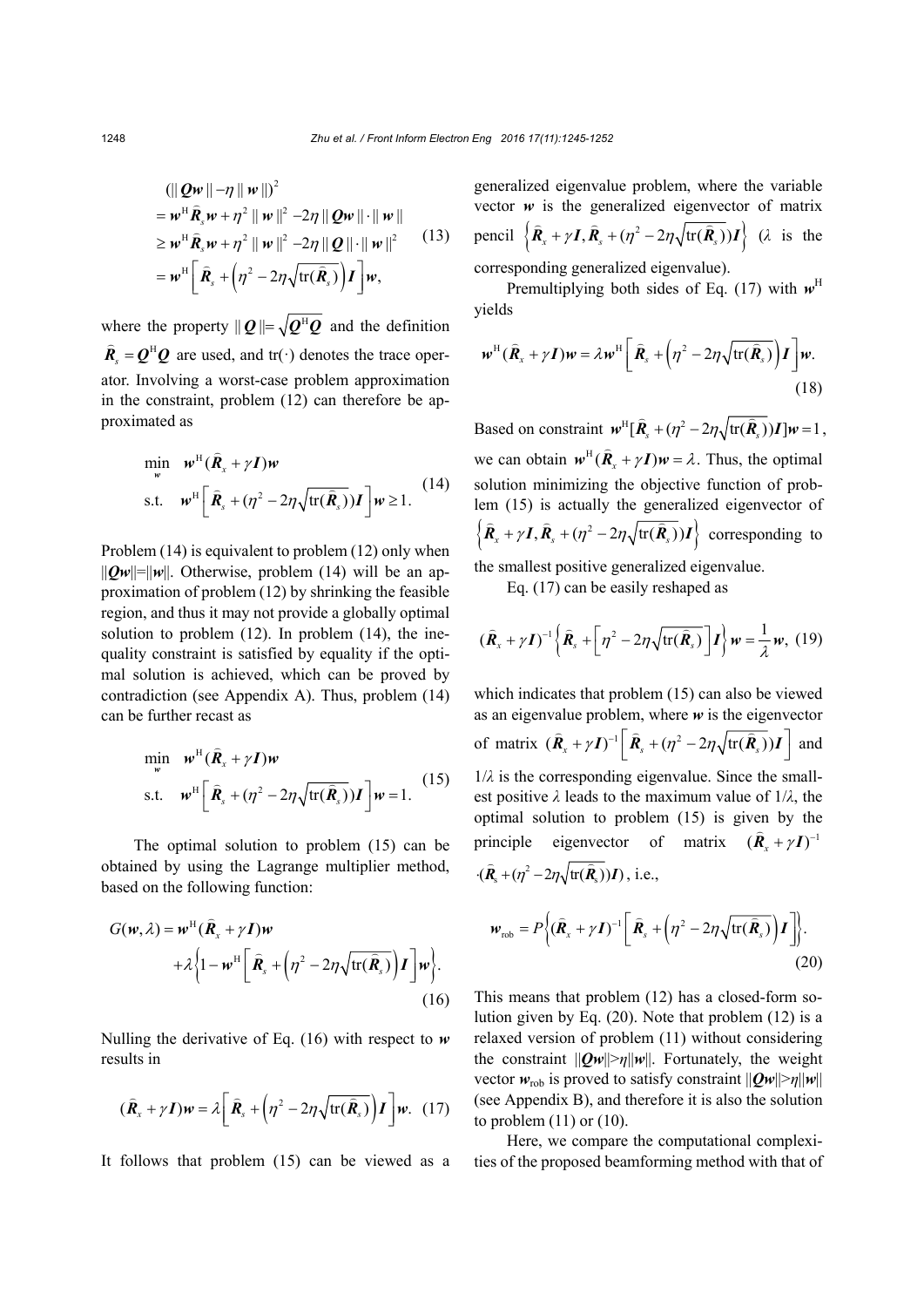the iterative SDP beamforming methods in Chen and Gershman (2008), Chen and Gershman (2011), and Khabbazibasmenj and Vorobyov (2013) for the general-rank signal model. In the batch processing mode, it can be seen from Eq. (20) that the computational complexity of the proposed beamforming method is dominated mainly by the matrix inversion and eigen-decomposition. For an *M*×*M* matrix, these two operations both require  $O(M^3)$  computations. Hence, the overall complexity of the proposed beamforming method is  $O(M^3)$ . The algorithms proposed in Chen and Gershman (2008), Chen and Gershman (2011), and Khabbazibasmenj and Vorobyov (2013) are all iterative algorithms, and each iteration involves solving an SDP problem. Usually, the SDP problems are solved numerically using interior point methods with the computational complexity of  $O(M^{3.5}\log(1/\varsigma))$  (de Maio *et al.*, 2010), where  $\varsigma$  is a prefixed accuracy. Therefore, if *K* iterations are involved, the complexity of the iterative algorithms in Chen and Gershman (2008), Chen and Gershman (2011), and Khabbazibasmenj and Vorobyov (2013) will be  $O(KM^{3.5}\log(1/\varsigma))$ . Apparently, the proposed method is more computationally efficient than its counterparts.

#### **5 Simulation results**

A uniform linear array with *M* isotropic sensors spaced half a wavelength apart is considered in simulation. An interference source, which presents interference in each sensor with a 20 dB interferenceto-noise ratio (INR), is assumed to impinge on the array. Both the desired and interference sources are locally incoherently scattered sources with the same angular spread of 4°. The desired and interference sources have Gaussian and uniform angular power densities characterized by the central angles of 30° and −30°, respectively. We assume that the presumed desired source also has a Gaussian shaped angular power density, but the central angle and angular spread are 32° and 6°, respectively. The estimate of the desired signal covariance matrix is calculated as  $\hat{\mathbf{R}}_s = (\mathbf{a}(\hat{\theta})\mathbf{a}^{\text{H}}(\hat{\theta})) \odot \mathbf{B}(\hat{\theta}, \hat{\sigma}_\phi)$  (Trump and Ottersten, 1996), where  $\theta$  $\frac{1}{2}$ and  $\hat{\sigma}_{\phi}$  are the presumed central angle and angular spread, respectively,  $\mathbf{a}(\hat{\theta})$  is the steering vector associated with direction  $\theta$ )<br>C , the *k*th

row and *l*th column element of matrix  $\mathbf{B}(\hat{\theta}, \hat{\sigma}_{\phi})$  is  $B_{kl}$ = exp{-2[ $\pi$ Δ( $k - l$ )]<sup>2</sup>  $\hat{\sigma}_{\phi}^2$  cos<sup>2</sup>  $\hat{\theta}$ } ( $\Delta$  is the separation between two adjacent sensors in wavelengths), and  $\odot$  is the Schur-Hadamard inner product. The performance of the proposed beamforming method is compared with that of the general-rank RAB methods in Shahbazpanahi *et al.* (2003), Chen and Gershman (2008), and Khabbazibasmenj and Vorobyov (2013). As suggested in Shahbazpanahi *et al.* (2003), the diagonal loading parameter *γ*=30 is chosen for all the tested RAB methods, and the value  $\varepsilon = 9 \text{tr}(\mathbf{R}_s)/M$  is used for the RAB method in Shahbazpanahi *et al.*  (2003). We select  $\eta = 0.75 \sqrt{\text{tr}(\boldsymbol{R}_s)}$  for the proposed RAB method and the RAB methods in Chen and Gershman (2008) and Khabbazibasmenj and Vorobyov (2013). For each scenario in the simulation, 200 independent Monte-Carlo trials are performed.

In the first simulation, the effects of SNR and the number of snapshots on the array output SINR are respectively investigated, where the number of sensors (*M*) is set to 20. Fig. 1a shows the output SINRs of the tested beamforming methods versus the input signal-to-noise ratio (SNR) for a fixed number of snapshots (*N*=50). The general-rank RABs in Chen and Gershman (2008), Khabbazibasmenj and Vorobyov (2013), and the proposed beamforming method all achieve higher output SINRs than that in Shahbazpanahi *et al.* (2003). This is mainly due to the consideration of the PSD constraint on the desired signal covariance matrix. Moreover, the output SINRs of the proposed beamformer are very close to to that of the general-rank RAB in Khabbazibasmenj and Vorobyov (2013). Interestingly, according to the analysis in Section 4, the computation cost of the proposed closed-form beamforming method is much lower than that of the general-rank RAB in Khabbazibasmenj and Vorobyov (2013) (i.e., iterative SDP formulation). Fig. 1b shows the output SINRs versus the number of snapshots for a fixed SNR of 15 dB. The results are similar to those in Fig. 1a, which also validates the analysis above.

In the second simulation, the influence of the number of sensors on algorithm complexity is considered. The computational complexities of the algorithms are measured in terms of average CPU time per Monte-Carlo run. The simulation has been conducted using MATLAB (version 2012b) on a PC with a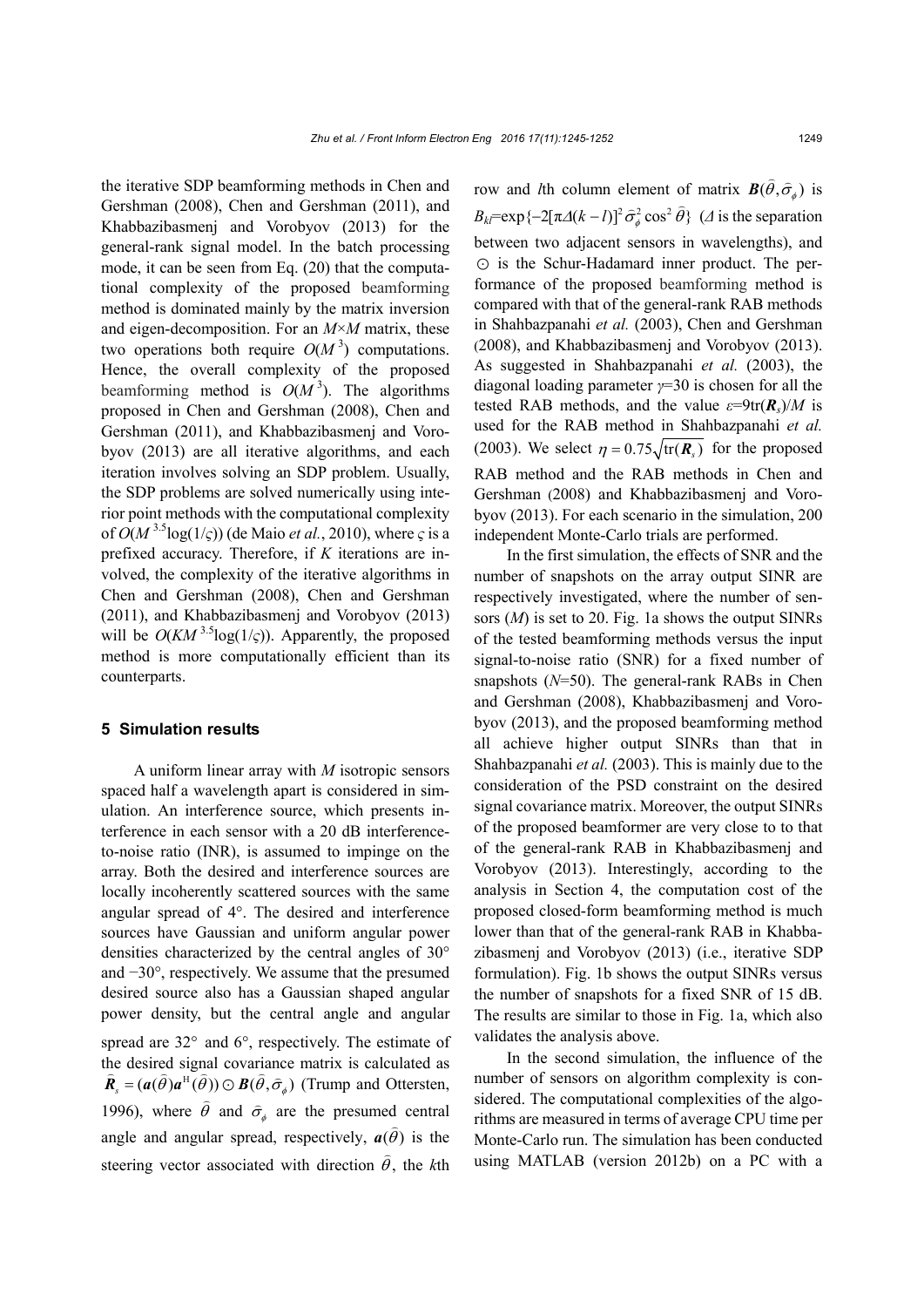

**Fig. 1 Output SINR versus SNR (a) and the number of snapshots (b)** 

3.40 GHz Intel Core i5 processor and 4 GB RAM. Besides, the Matlab software, CVX (Grant *et al*., 2015), is used to solve the iterative SDP algorithms in Chen and Gershman (2008) and Khabbazibasmenj and Vorobyov (2013). Fig. 2 shows the CPU time against the number of sensors, where SNR=10 dB and *N*=20. The complexity of the proposed algorithm is comparable to that in Shahbazpanahi *et al.* (2003), but it is far less than those in Chen and Gershman (2008) and Khabbazibasmenj and Vorobyov (2013).

# **6 Conclusions**

In this paper, we proposed a low-complexity robust beamformer for the general-rank signal model with the PSD constraint. Using the worst-case



**Fig. 2 Average CPU time versus the number of sensors**

performance optimization criterion, a computationally simple closed-form weight vector was obtained. Simulation results demonstrated the superiority of the proposed method over its counterparts.

#### **References**

- Capon, J., 1969. High-resolution frequency-wavenumber spectrum analysis. *Proc. IEEE*, **57**(8):1408-1418. http://dx.doi.org/10.1109/PROC.1969.7278
- Chen, H., Gershman, A.B., 2008. Robust adaptive beamforming for general-rank signal models with positive semi-definite constraint. IEEE Int. Conf. on Acoustics, Speech and Signal Processing, p.2341-2344. http://dx.doi.org/10.1109/ICASSP.2008.4518116
- Chen, H., Gershman, A.B., 2011. Worst-case based robust adaptive beamforming for general-rank signal models using positive semi-definite covariance constraint. IEEE Int. Conf. on Acoustics, Speech and Signal Processing, p.2628-2631.

http://dx.doi.org/10.1109/ICASSP.2011.5947024

- Cirrincione, G., Cirrincione, M., Hérault, J., *et al.*, 2002. The MCA EXIN neuron for the minor component analysis. *IEEE Trans. Neur. Netw.*, **13**(1):160-187. http://dx.doi.org/10.1109/72.977295
- Cox, H., Zeskind, R., Owen, M., 1987. Robust adaptive beamforming. *IEEE Trans. Acoust. Speech Signal Process.*, **35**(10):1365-1376. http://dx.doi.org/10.1109/TASSP.1987.1165054
- de Maio, A., de Nicola, S., Farina, A., *et al.*, 2010. Adaptive detection of a signal with angle uncertainty. *IET Radar Sonar Navig.*, **4**(4):537-547. http://dx.doi.org/10.1049/iet-rsn.2009.0106
- Grant, M., Boyd, S., Ye, Y.Y., 2015. CVX: MATLAB Software for Disciplined Convex Programming. Available from http://cvxr.com/cvx/.
- Gu, Y., Leshem, A., 2012. Robust adaptive beamforming based on interference covariance matrix reconstruction and steering vector estimation. *IEEE Trans. Signal Process.*, **60**(7):3881-3885.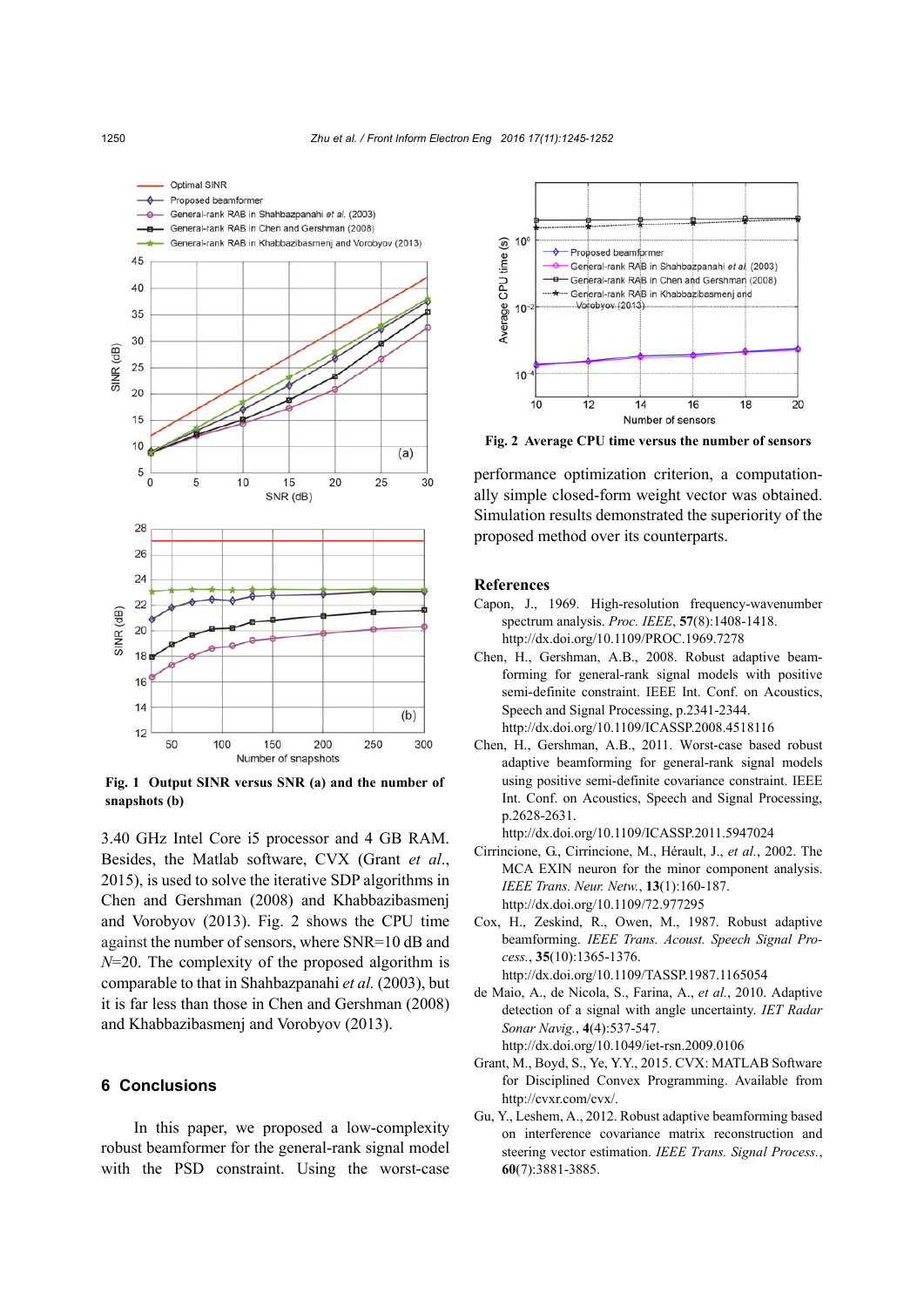http://dx.doi.org/10.1109/TSP.2012.2194289

Hassanien, A., Vorobyov, S.A., Wong, K.M., 2008. Robust adaptive beamforming using sequential programming: an iterative solution to the mismatch problem. *IEEE Signal Process. Lett.*, **15**:733-736.

http://dx.doi.org/10.1109/LSP.2008.2001115

- Khabbazibasmenj, A., Vorobyov, S.A., 2013. Robust adaptive beamforming for general-rank signal model with positive semi-definite constraint via POTDC. *IEEE Trans. Signal Process.*, **61**(23):6103-6117. http://dx.doi.org/10.1109/TSP.2013.2281301
- Li, J., Stoica, P., Wang, Z.S., 2003. On robust capon beamforming and diagonal loading. *IEEE Trans. Signal Process.*, **51**(7):1702-1715.

http://dx.doi.org/10.1109/TSP.2003.812831

- Shahbazpanahi, S., Gershman, A.B., Luo, Z.Q., *et al*., 2003. Robust adaptive beamforming for general-rank signal models. *IEEE Trans. Signal Process.*, **51**(9):2257-2269. http://dx.doi.org/10.1109/TSP.2003.815395
- Trump, T., Ottersten, B., 1996. Estimation of nominal direction of arrival and angular spread using an array of sensors. *Signal Process.*, **50**(1-2):57-69. http://dx.doi.org/10.1016/0165-1684(96)00003-5
- van Trees, H.L., 2002. Optimum Array Processing: Part IV of Detection, Estimation, and Modulation Theory. John Wiley & Sons, New York, USA.
- Vorobyov, S.A., 2012. Principles of minimum variance robust adaptive beamforming design. *Signal Process.*, **93**(12): 3264-3277.

http://dx.doi.org/10.1016/j.sigpro.2012.10.021

- Vorobyov, S.A., Gershman, A.B., Luo, Z.Q., 2003. Robust adaptive beamforming using worst-case performance optimization: a solution to the signal mismatch problem. *IEEE Trans. Signal Process.*, **51**(2):313-324. http://dx.doi.org/10.1109/TSP.2002.806865
- Zhang, L., Liu, W., 2012a. Robust forward backward based beamformer for a general-rank signal model with realvalued implementation. *Signal Process.*, **92**(1):163-169. http://dx.doi.org/10.1016/j.sigpro.2011.07.001
- Zhang, L., Liu, W., 2012b. Robust beamforming for coherent signals based on the spatial-smoothing technique. *Signal Process.*, **92**(11):2747-2758. http://dx.doi.org/10.1016/j.sigpro.2012.05.008

#### **Appendix A: Proof by contradiction**

Assume that the objective function  $w^H$  $(\hat{R}_{r} + \gamma I)w$  in problem (14) is minimized under the constraint  $\mathbf{w}^H [\hat{\mathbf{R}}_{s} + (\eta^2 - 2\eta \sqrt{\text{tr}(\hat{\mathbf{R}}_{s})}) \mathbf{I}] \mathbf{w} = \kappa > 1$ . Then, replacing *w* with  $w/\sqrt{k}$ , we can decrease the objective function  $w^H$   $(\hat{R}_x + \gamma I)w$  by a factor of  $\kappa$ , which is contrary to our assumption. Therefore, the minimum of the objective function is achieved at *κ*=1; i.e., the optimal solution to problem (14) is achieved when the inequality constraint is satisfied by equality.

## **Appendix B: Property of** *w***rob**

Before proceeding, we prove that  $0 \le \eta \le$  $\overline{\lambda_{\max}(\hat{\mathbf{R}})}$ , where  $\lambda_{\max}(\cdot)$  stands for the maximum eigenvalue of a matrix. From the constraint in problem (10), we have

$$
\|\mathbf{Qw}\|\geq 1+\eta\|\mathbf{w}\|.\tag{B1}
$$

Since  $\eta > 0$ ,  $1 + \eta \|\mathbf{w}\| > 0$ . Then, the following relationship holds:

$$
w^H Q^H Q w \ge 1 + 2\eta \| w \| + \eta^2 \| w \|^2 > \eta^2 \| w \|^2
$$
, (B2)

which implies that

$$
\eta^2 < \frac{\mathbf{w}^{\mathrm{H}} \mathbf{Q}^{\mathrm{H}} \mathbf{Q} \mathbf{w}}{\|\mathbf{w}\|^2} \leq \lambda_{\max}(\hat{\mathbf{R}}_s),\tag{B3}
$$

where we have used the definition  $\hat{\mathbf{R}}_s = \mathbf{Q}^H \mathbf{Q}$  and the result of the Rayleigh quotient in the second inequality (Cirrincione *et al*., 2002). Therefore, we can obtain  $0 \le \eta \le \sqrt{\lambda_{\max}(\hat{\mathbf{R}}_s)}$ . Turn now to display the property of *w*rob.

From Eq. (18), we can obtain that

$$
\boldsymbol{w}^{\mathrm{H}} \hat{\boldsymbol{R}}_{s} \boldsymbol{w}
$$
  
= 
$$
\frac{\boldsymbol{w}^{\mathrm{H}} (\hat{\boldsymbol{R}}_{x} + \gamma \boldsymbol{I}) \boldsymbol{w}}{\lambda} + (2\eta \sqrt{\mathrm{tr}(\hat{\boldsymbol{R}}_{s})} - \eta^{2}) || \boldsymbol{w} ||^{2}.
$$
 (B4)

Thus,

$$
\boldsymbol{w}^{\mathrm{H}} \hat{\boldsymbol{R}}_s \boldsymbol{w} - \eta^2 \|\boldsymbol{w}\|^2
$$
  
= 
$$
\frac{\boldsymbol{w}^{\mathrm{H}} (\hat{\boldsymbol{R}}_x + \gamma \boldsymbol{I}) \boldsymbol{w}}{\lambda} + 2 \Big( \eta \sqrt{\mathrm{tr}(\hat{\boldsymbol{R}}_s)} - \eta^2 \Big) \|\boldsymbol{w}\|^2.
$$
 (B5)

Since  $\hat{\mathbf{R}}_x + \gamma \mathbf{I}$  is positive and  $0 \le \eta \le \sqrt{\lambda_{\text{max}}(\hat{\mathbf{R}}_s)} \le$